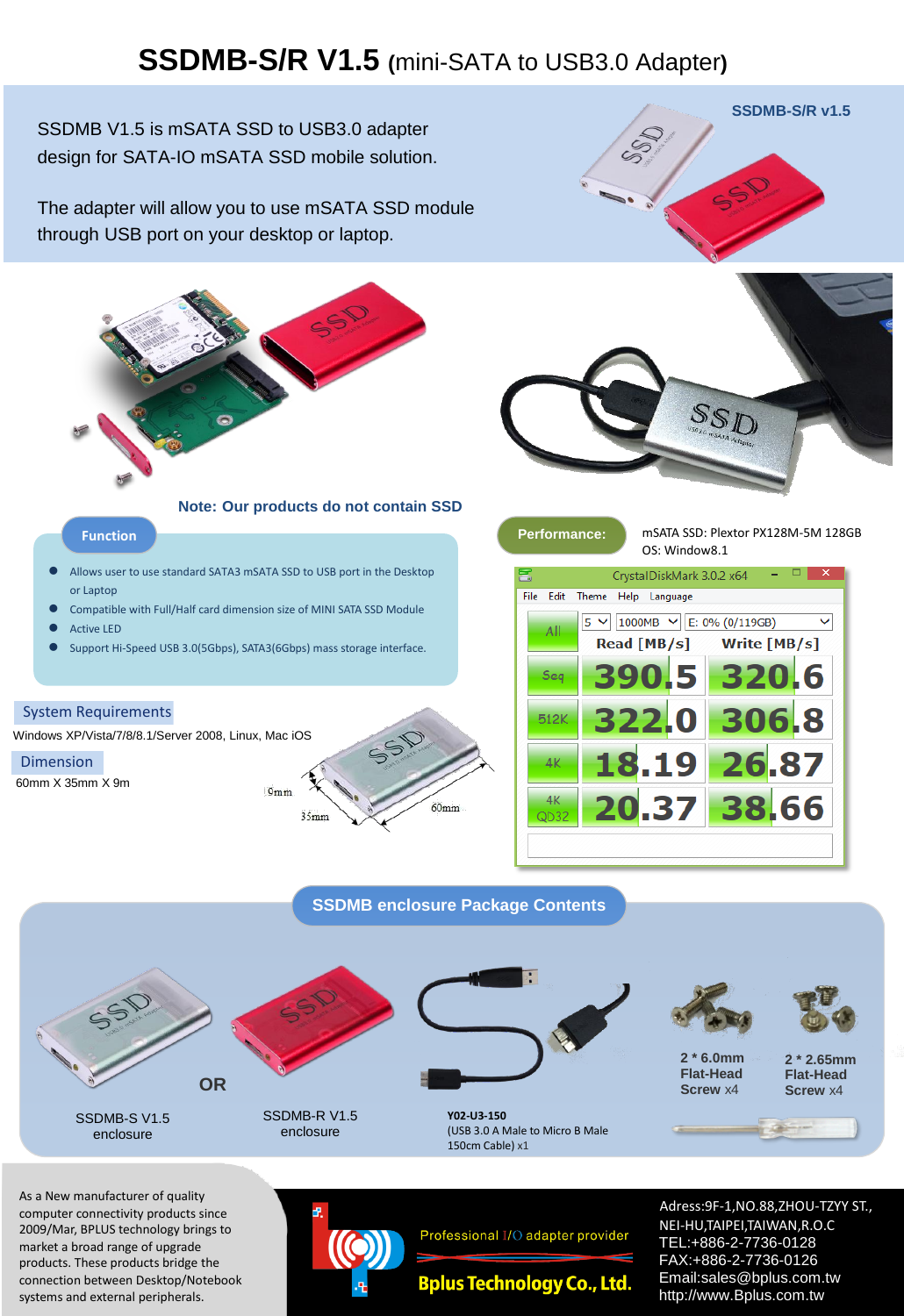#### **SSDMB Installtion**

This chapter will guide you through a few simple steps to use the device.

Note, when installing the product, you should try to avoid skin contact with the electronic components.

Because electricity can cause damage to the product.



### Step1:

Release the screws on the SSD box LED side.

### Step2:

Pull out the PCB board.



As a New manufacturer of quality computer connectivity products since 2009/Mar, BPLUS technology brings to market a broad range of upgrade products. These products bridge the connection between Desktop/Notebook systems and external peripherals.



Professional I/O adapter provider

**Bplus Technology Co., Ltd.** 

Adress:9F-1,NO.88,ZHOU-TZYY ST., NEI-HU,TAIPEI,TAIWAN,R.O.C TEL:+886-2-7736-0128 FAX:+886-2-7736-0126 Email:sales@bplus.com.tw http://www.Bplus.com.tw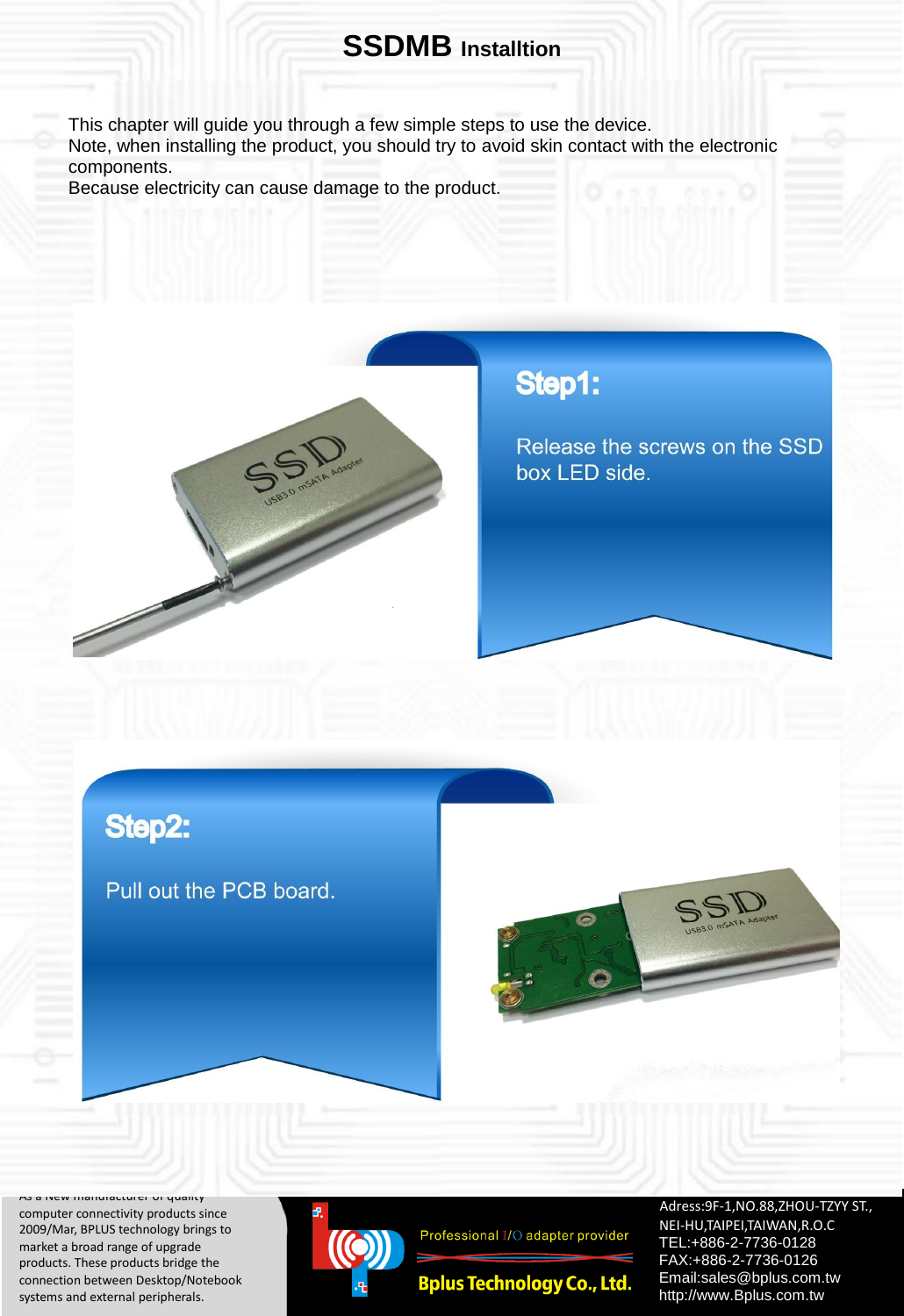

# Step3:

- Tilted 30 degrees a. into the slot.
- Push down. b.

# Step4:

Clockwise to lock into the screw.



As a INEW manufacturer or quality computer connectivity products since 2009/Mar, BPLUS technology brings to market a broad range of upgrade products. These products bridge the connection between Desktop/Notebook systems and external peripherals.



Professional I/O adapter provider

**Bplus Technology Co., Ltd.** 

Adress: 9F-1, NO.88, ZHOU-TZYY ST., NEI -HU,TAIPEI,TAIWAN,R.O.C TEL : +886 - 2 -7736 -0128 FAX : +886 - 2 -7736 -0126 Email:sales@bplus.com.tw http://www.Bplus.com.tw